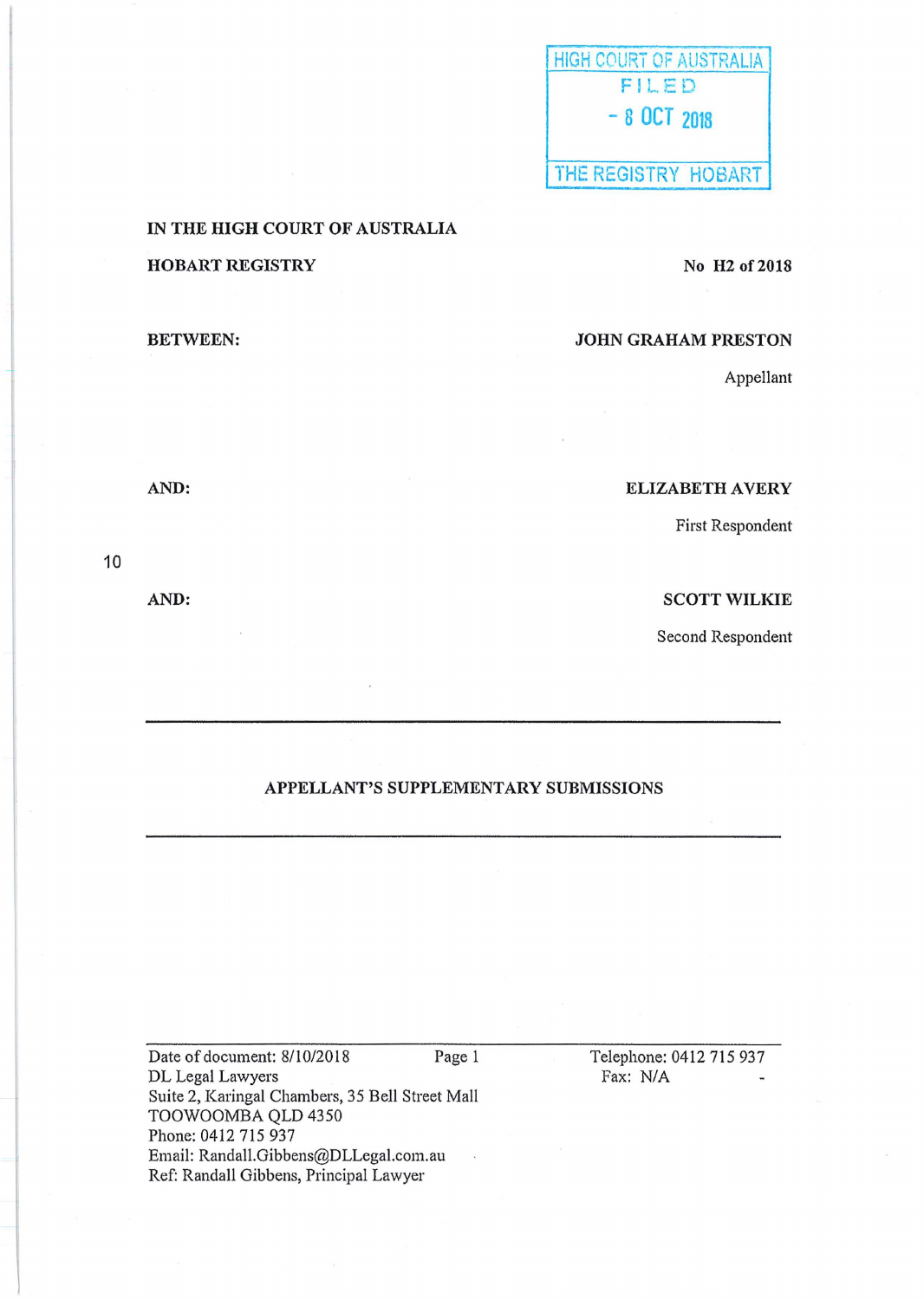#### Part 1: Certification

#### 1. This document is in a form suitable to be placed on the intemet.

## Part II: Argument

### Overview

- 2. The privacy, dignity, physical safety and psychological wellbeing of people accessing premises where terminations are provided are protected by a variety of criminal and civil laws.<sup>1</sup>
- 3. Full copies of the relevant statutory provisions are in the Annexure, save in respect of the Local Laws in respect of which the Hobart City Council By-Laws are provided and 10 references are provided for by-laws in other council areas.

#### Physical safety

- 4. Common assault: *Criminal Code Act 1924* (Tas) Sch 1, ss 182, 184 *(Criminal Code).*
- 5. Assault on a pregnant woman: *Criminal Codes* 184A.
- 6. Unlawful injury to property: *Criminal Codes* 273.
- 7. Disturbing the peace: *Police Offences Act 1935* (Tas) s 13 *(Police Offences Act).*
- 8. Jostling: *Police Offences Acts* 13(1).
- 9. Nuisance: *Police Offences Acts* 13(1).
- 10. Criminal trespass to land: *Police Offences Act s* 14B.
- 11. Move on directions: *Police Offences Acts* 15B.
- 20 12. Common assault: *Police Offences Acts* 35.
	- 13. Unlawful injury to property: *Police Offences Act* s 37.
	- 14. Demonstration or procession on a public street without a permit: *Police Offences Act*  s49AB.
	- 15. Holding an assembly or rally: *Hobart City Council Public Spaces By-Law No 4 of*  2018<sup>2</sup> Part 2 Division 2 cl 6 *(HCCPS*), Part 4 Division 6 cls 69 and 70, Salamanca Market By-Law No 1 of 2010 cl 21 (SM).
	- 16. Common law tort of false imprisonment.

<sup>&</sup>lt;sup>1</sup> Including paragraphs (a), (c) and (d) of the definition of "prohibited behaviour" in s 9(1) of the *Reproductive Health (Access to Terminations) Act 2013* (Tas).

<sup>2</sup> This by-law replaced the Parks Recreation and Natural Areas By-Law No *5* of2008.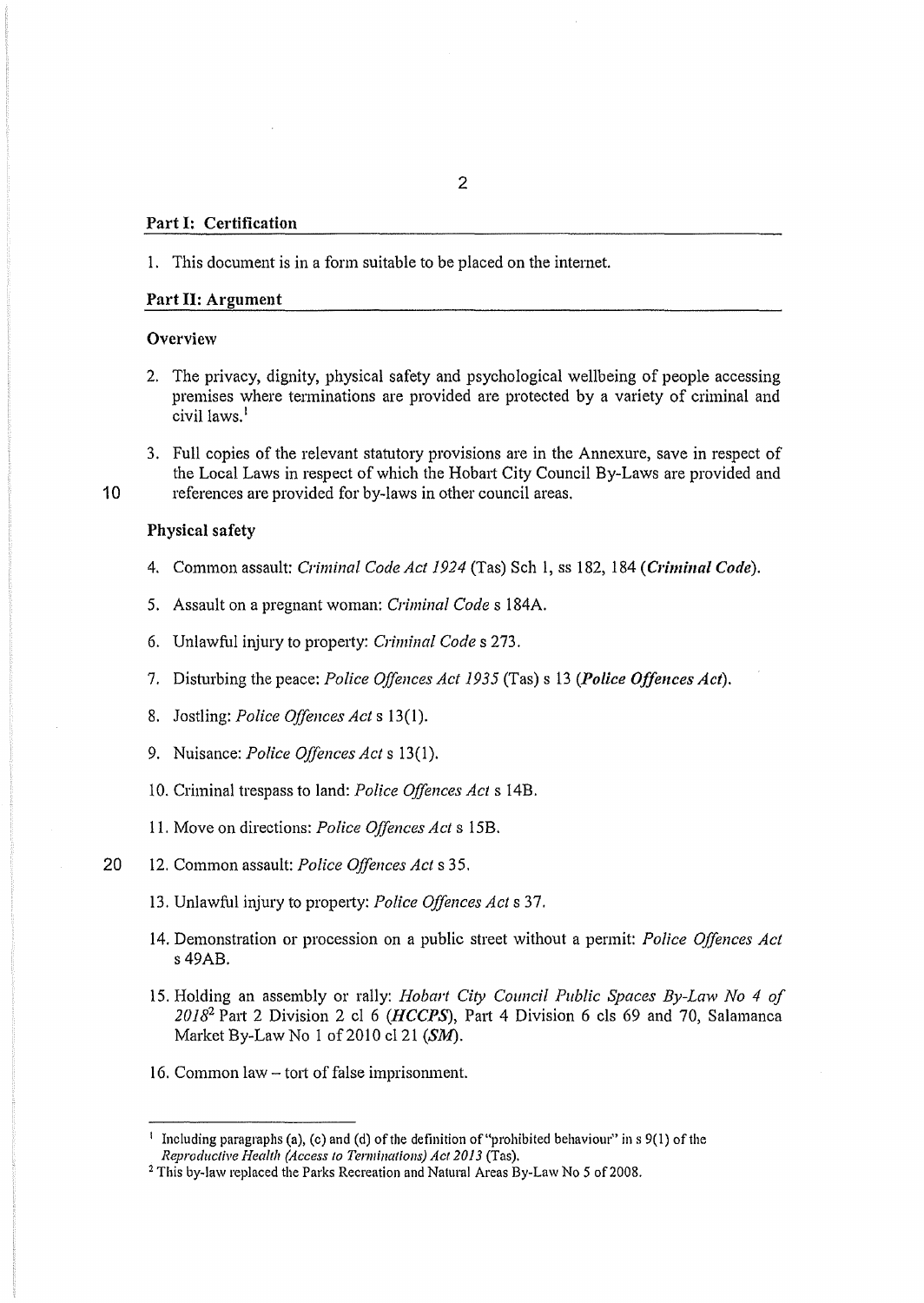- 17. Common law- tort of battery.
- 18. Common law tort of trespass to land.

### **Privacy and dignity**

- 19. Stalking: *Criminal Code* s 192.
- 20. Indecent, obscene, offensive, abusive or insulting language or behaviour: *Police Offences Acts* 12.
- 21. Insulting or annoying a person: *Police Offences Acts* 13(1).
- 22. Observing or recording a person in breach of the person's privacy when the person is engaging in a private act (even if in public): *Police Offences Acts* 13A(l).
- 10 23. Use of listening devices to record a private conversation: *Listening Devices Act 1991*  (Tas) s 5.
	- 24. Distributing handbills: *HCCPS* Part 2 Division 3 cl 21 and *SM* cl 24.
	- 25. Common law  $-$  torts of private and public nuisance.
	- 26. Common law- t01t of defamation (as modified by the *Defamation Act 2005* (Tas)).

## **Psychological wellbeing**

- 27. Unlawful assembly: *Criminal Codes* 73.
- 28. Obscene publications: *Criminal Codes* 138.
- 29. Criminal nuisance: *Criminal Code* ss 140, 141.
- 30. Stalking: *Criminal Code* s 192.
- 20 31. Loitering: *Police Qffences Act* s 7.
	- 32. Threatening words or behaviour: *Police Offences Acts* 12.
	- 33. Indecent or offensive behaviour: *Police Offences Acts* 21.
	- 34. Common law tort of assault.
	- 35. Common law tort of intimidation.
	- 36. Common law- t01t of defamation (as modified by the *Defamation Act 2005* (Tas)).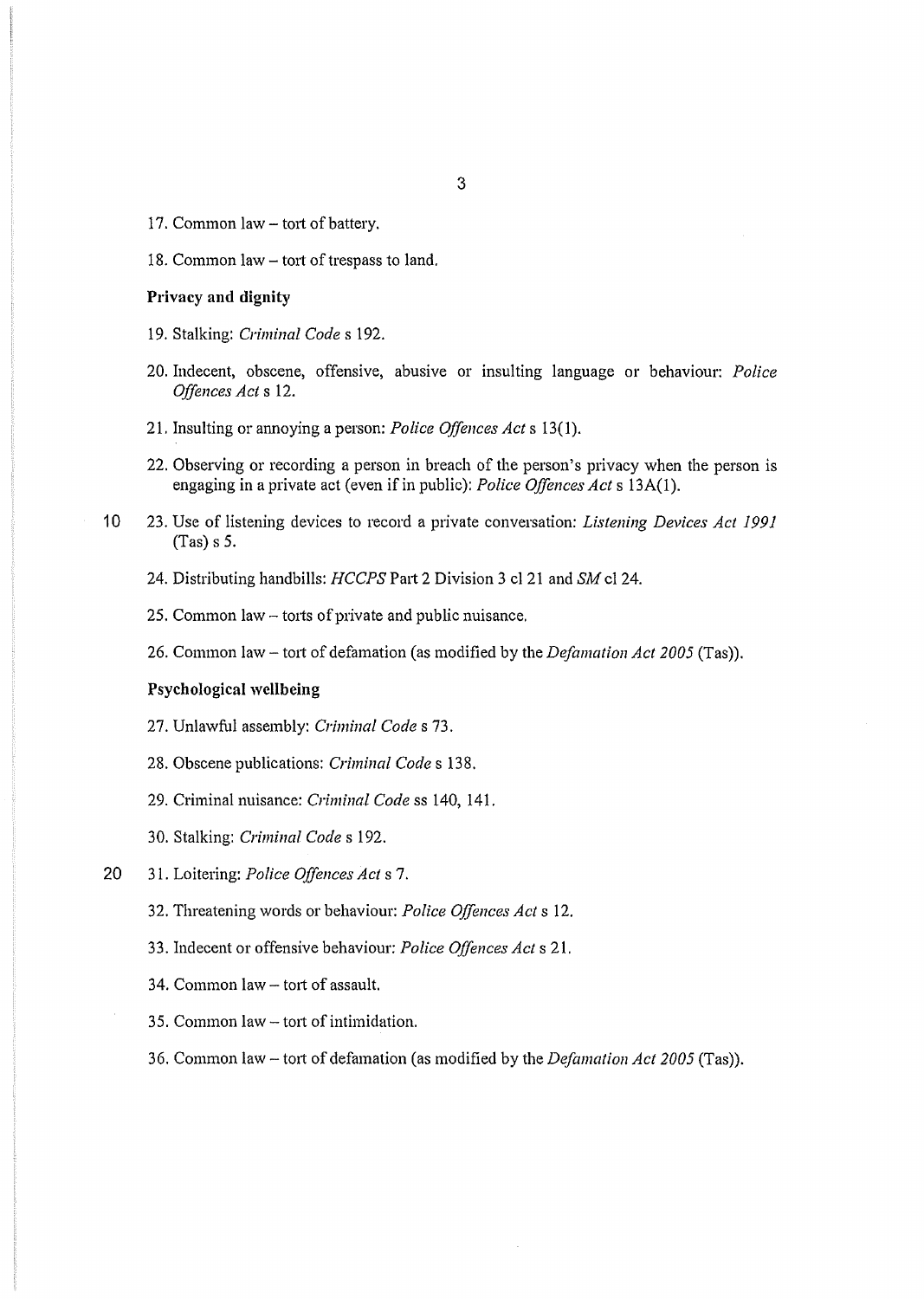$\overline{4}$ St. Lug 12 Cote Reynolds E.C. Brohier D. P. Hume hain

 $\zeta$ 

 $\label{eq:1} \frac{1}{\Lambda_{\rm{eff}}}\left(\frac{1}{\Lambda_{\rm{eff}}}\right)$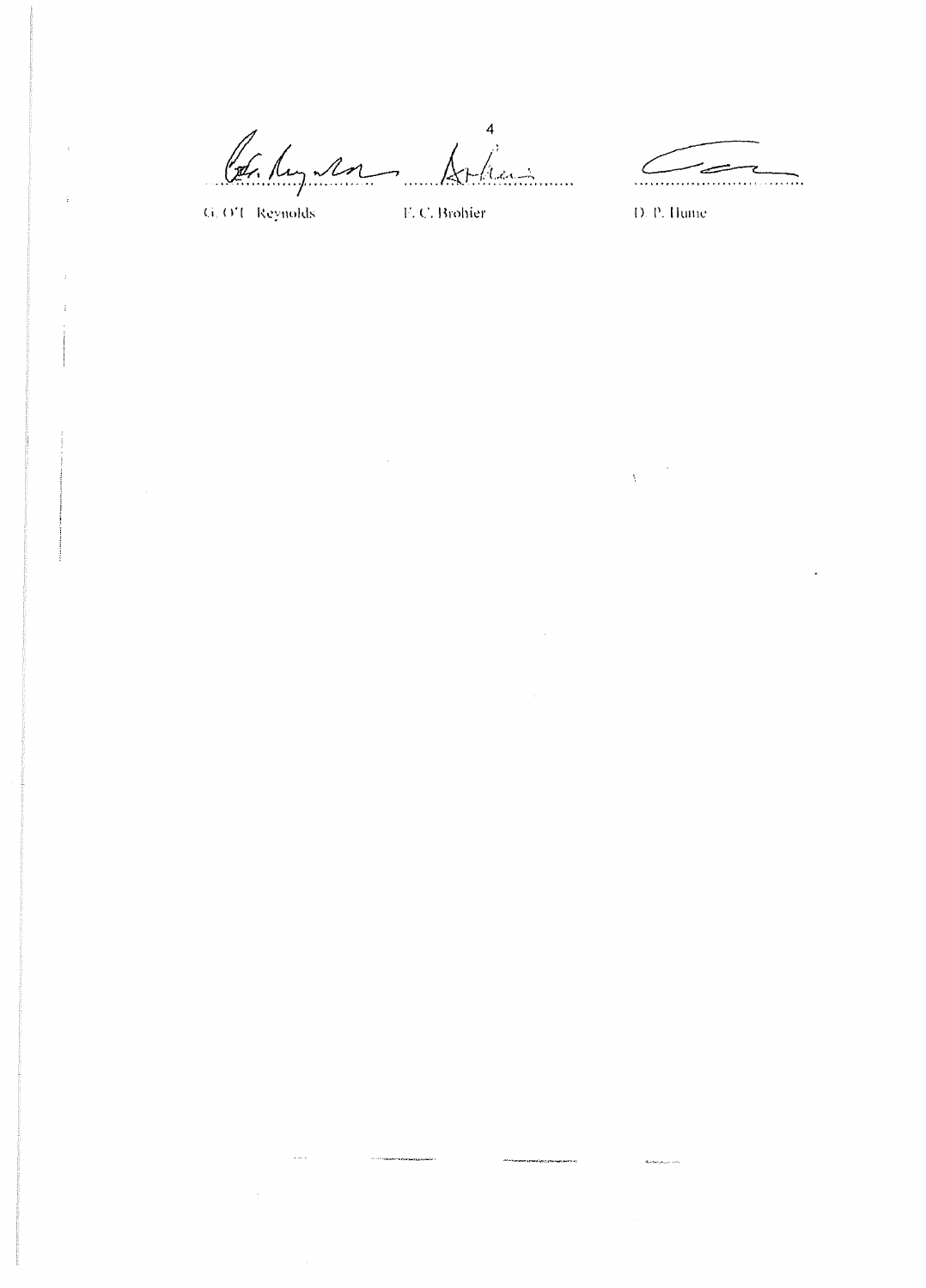## ANNEXURE A- TASMANIAN AND COMMOMWEALTH LEGISLATION

### Criminal Code Act 1924 Schedule 1

Version current from 12 December 2017 to date (accessed 4 October 2018 at 12:54)

#### 73. Unlawful assembly: Lawful assembly becoming unlawful: Riot

(1) An assembly of 3 or more persons  $-$ 

(a) with an intent to effect any common purpose, lawful or unlawful, in such a manner that finn and courageous persons in the neighbourhood of such assembly have reasonable grounds for alarm:

(b) with an intent to assist each other in resisting any person opposing the execution of the 10 common purpose; and

(c) who manifest such intentions as aforesaid in such a manner as to give firm and courageous persons in the neighbourhood of such assembly reasonable grounds to apprehend a breach of the peace-

is an unlawful assembly.

(2) Persons lawfully assembled may become an unlawful assembly if they fonn and manifest such intentions as aforesaid in manner aforesaid.

(3) An unlawful assembly which has begun to put into execution the common purpose is a riot.

### 74. Taking part in unlawful assembly

20 Any person who takes patt in an unlawful assembly is guilty of a crime.

Charge: Taking part in an unlawful assembly.

### 138. Obscene publications

 $(1)$  Any person who knowing, or having a reasonable opportunity of knowing, the nature thereof-

 $(a)$ . . . . . . . .

(b) publicly exhibits any disgusting object or indecent show  $-$ 

is guilty of a crime.

Charge: Exhibiting obscene matter.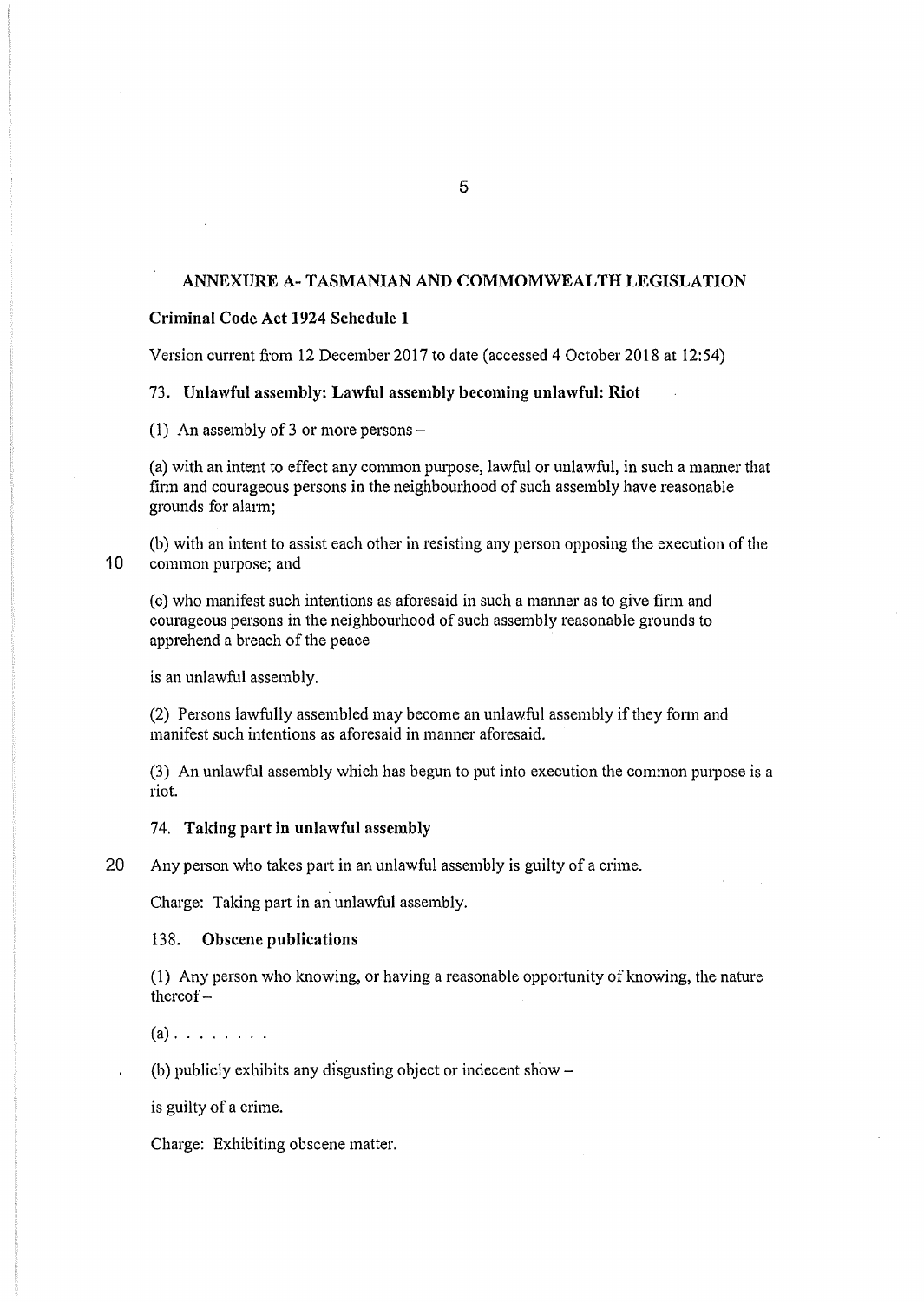(2) In any prosecution for a crime under this section it shall be a defence to prove that the act alleged was done for the public good.

(3) The questions whether any such act as aforesaid was capable of being for the public good, and whether there is any evidence in the circumstances of excess beyond the requirements of the public good, are questions of law.

( 4) The questions whether any such act as aforesaid was for the public good, and whether there was any such excess as aforesaid, are questions of fact.

## 140. Common nuisance defined

 $\sim$   $\sim$ 

(1) A cmmnon nuisance is an unlawful act or an omission to discharge a legal duty, such 10 act or omission being one which endangers the lives, safety, health, property, or comfort of the public, or by which the public are obstmcted in the exercise or enjoyment of any right common to all His Majesty's subjects.

(2) For the purposes of this section the comfort of the public shall be deemed to be affected by any pollution of the environment within the meaning of the Environmental Management and Pollution Control Act 1994 .

### 141. Common nuisances that are punishable

(1) A person who commits any common nuisance which endangers the lives, safety, or health of the public, or which occasions injury to the person of any individual, is guilty of a crime.

## 20 Charge: Creating a nuisance.

(2) A person who commits a common nuisance of a kind mentioned in subsection ( 1) and causes or suffers it to continue is guilty of a crime.

Charge: Creating and continuing a nuisance.

(3) A person who commits a common nuisance of a kind not mentioned in subsection (1) and causes or suffers it to continue is guilty of a crime.

Charge: Continuing a nuisance.

(4) A person guilty of a crime under subsection  $(3)$  is not liable to be punished otherwise than as provided in chapter XLIIA .

#### 182. Definition of assault

30 ( 1) An assault is the act of intentionally applying force to the person of another, directly or indirectly, or attempting or threatening by any gesture to apply such force to the person of another if the person making the attempt or threat has, or causes the other to believe on reasonable grounds that he has, present ability to effect his purpose; or the act of depriving another of his liberty.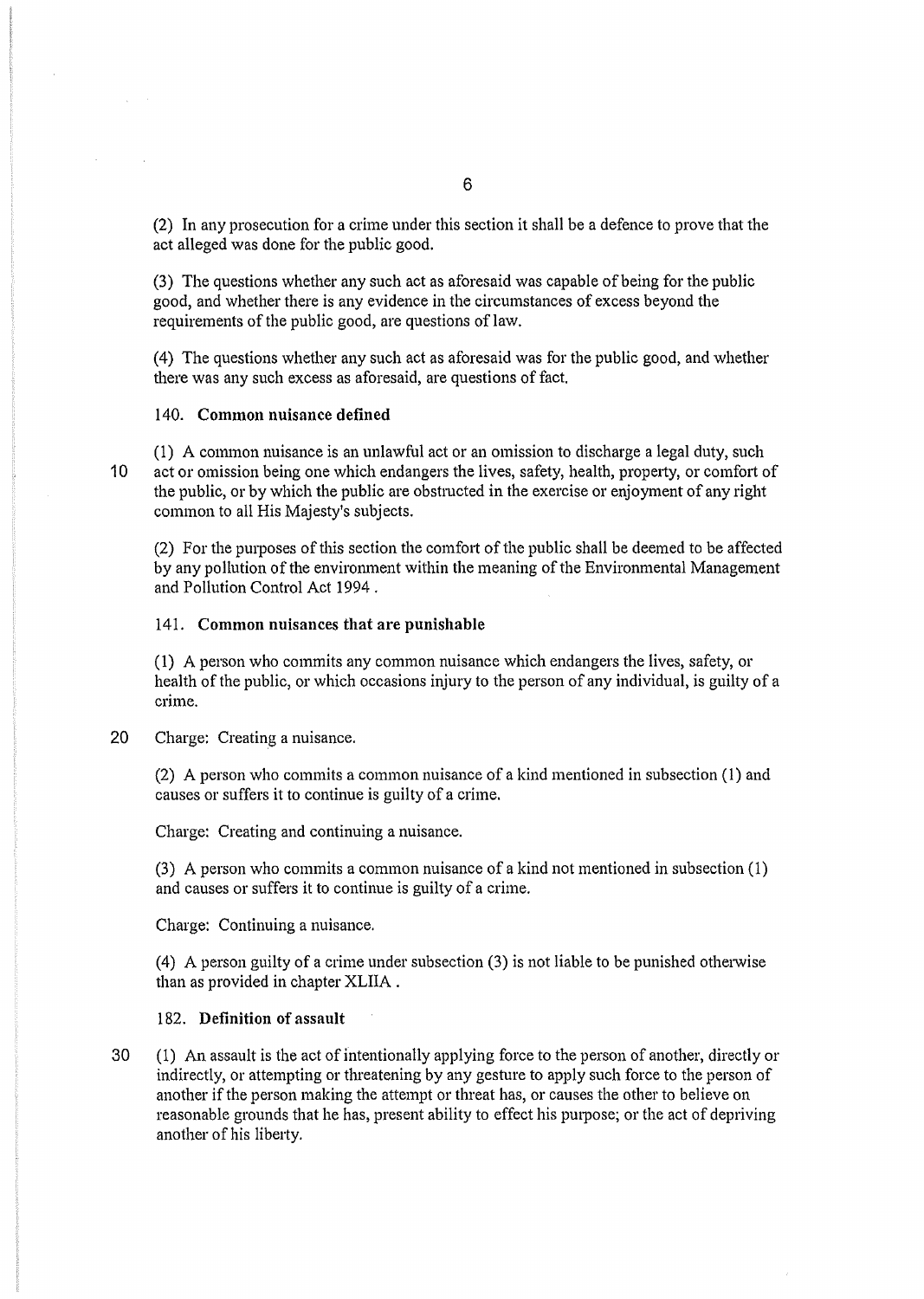(2) Words alone cannot constitute an assault.

(3) An act which is reasonably necessary for the common intercourse of life if done only for the purpose of such intercourse, and which is not disproportionate to the occasion, does not constitute an assault.

(4) Except in cases in which it is specially provided that consent cannot be given, or shall not be a defence, an assault is not unlawful if committed with the consent of the person assaulted unless the act is otherwise unlawful, and the injury is of such a nature, or is done under such circumstances, as to be injurious to the public, as well as to the person assaulted, and to involve a breach of the peace.

## 10 184. Common assault

Any person who unlawfully assaults another is guilty of a crime.

Charge: Assault.

#### 184A. Assault on pregnant woman

Any person who unlawfully assaults a woman, knowing that woman to be pregnant is guilty of a crime.

Charge: Assault on pregnant woman.

#### 192. Stalking

( 1) A person who, with intent to cause another person physical or mental harm or to be apprehensive or fearful, pursues a course of conduct made up of one or more of the 20 following actions:

(a) following the other person or a third person;

(b) keeping the other person or a third person under surveillance;

(c) loitering outside the residence or workplace of the other person or a third person;

(d) loitering outside a place that the other person or a third person frequents;

(e) entering or interfering with the property of the other person or a third person;

(f) sending offensive material to the other person or a third person or leaving offensive material where it is likely to be found by, given to or brought to the attention of the other person or a third person;

(g) publishing or transmitting offensive material by electronic or any other means in such a 30 way that the offensive material is likely to be found by, or brought to the attention of, the other person or a third person;

(h) using the intemet or any other form of electronic communication in a way that could reasonably be expected to cause the other person to be apprehensive or fearful;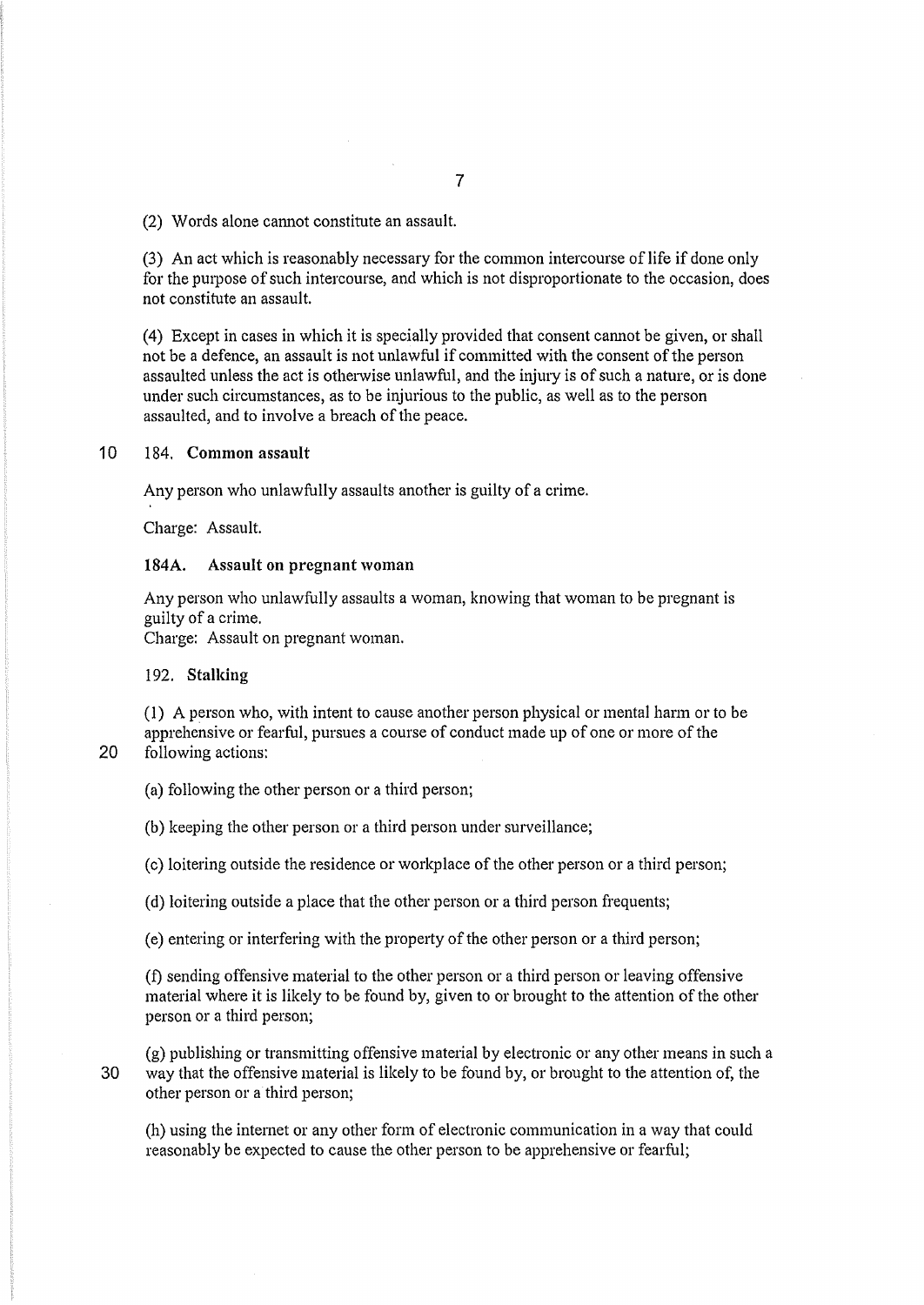(i) contacting the other person or a third person by postal, telephonic, electronic or any other means of communication;

G) acting in another way that could reasonably be expected to cause the other person to be apprehensive or fearful -

is guilty of a crime.

Charge: Stalking.

(2) For the purposes of subsection  $(1)$  –

(a) a person pursues a course of conduct if the conduct is sustained or the conduct occurs on more than one occasion; and

1 0 (b) if the conduct occurs on more than one occasion, it is immaterial whether the actions that make up the conduct on one of those occasions are the same as, or different from, the actions that make up the conduct on another of those occasions.

(3) A person who pursues a course of conduct of a kind referred to in subsection ( 1) and so causes another person physical or mental hann or to be apprehensive or fearful is taken to have the requisite intent under that subsection if at the relevant time the person knew, or ought to have known, that pursuing the course of conduct would, or would be likely to, cause the other person physical or mental harm or to be apprehensive or fearful.

(4) Subsection (3) does not apply to a person who, in good faith, pursues a course of conduct of a kind referred to in subsection  $(1)$  in the course of performing official duties to

(a) enforce the criminal law; or

(b) administer an Act; or

20

(c) enforce a law imposing a pecuniary penalty; or

(d) execute a warrant; or

(e) protect the public revenue.

273. Unlawful injuries in general

Any person who unlawfully destroys or injures any propetty is guilty of a crime.

Charge: Unlawfully injuring property.

### POLICE OFFENCES ACT 1935

### 30 7. Loiterers, &c.

(1) A person, being a suspected person or reputed thief, shall not  $-$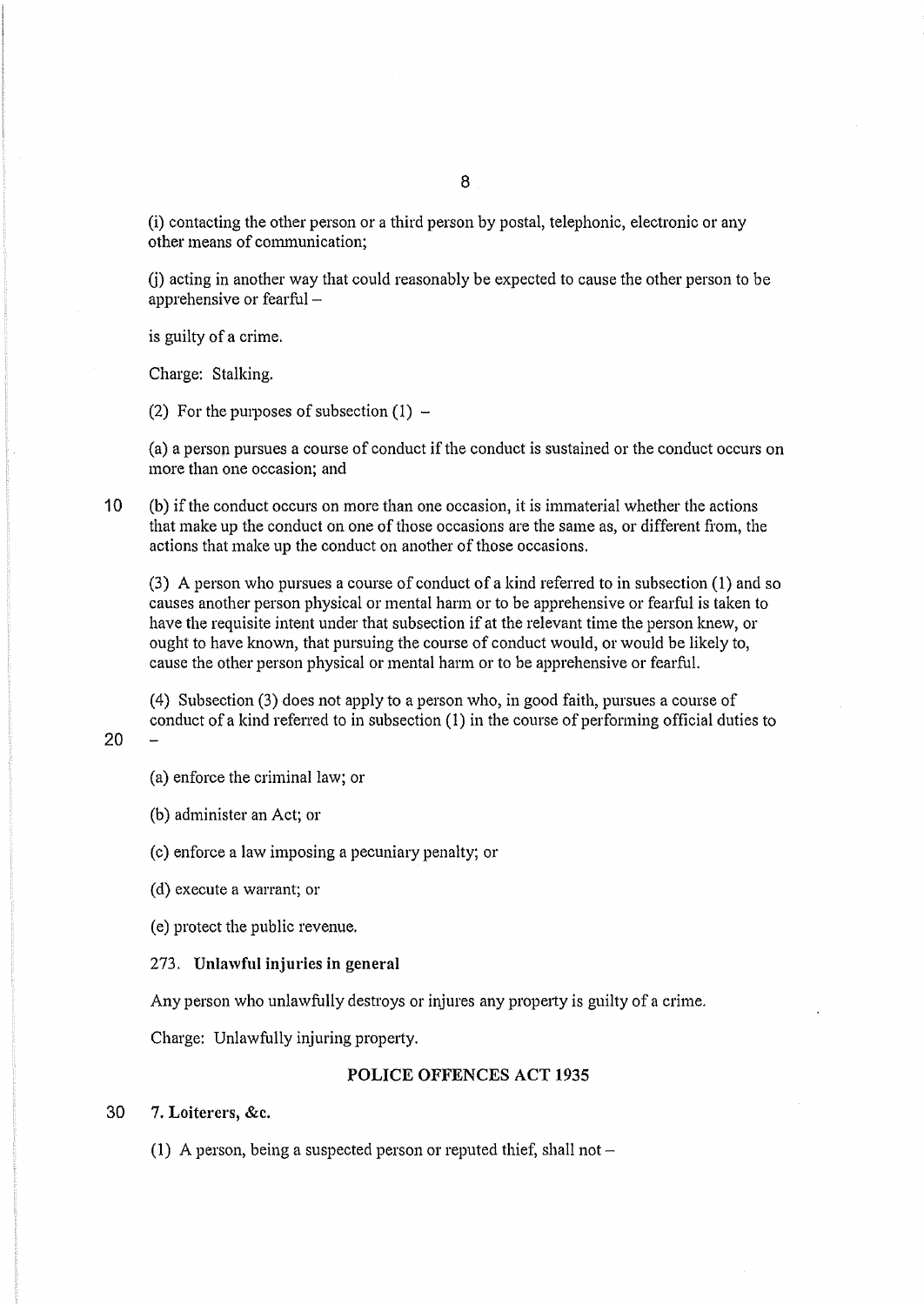(a) be in or upon any building whatsoever or in any enclosed yard, garden, or area for any unlawful purpose; or

(b) frequent or loiter in or near any public place, or any river, or navigable stream with intent to commit a crime or an offence.

(2) In proving under this section intent to commit a crime or an offence it shall not be necessary to show that the person charged was guilty of any particular act tending to show his intent, and he may be convicted if from the circumstances of the case and from his known character as proved to the court before which he is charged it appears to such court that his intent was to commit a crime or an offence.

10 (3) If a police officer has reasonable grounds to believe that a person is contravening subsection (1), the police officer may, using such force, means and assistance as is reasonably necessary-

(a) detain and search that person; and

(b) seize any implement or insttument found on that person that the police officer considers could be used for an unlawful purpose or to commit a crime or an offence.

(4) On conviction of a person of an offence against subsection  $(1)(a)$  or  $(b)$ , any implement or instrument seized under subsection (3)(b) is forfeited to the Crown.

(5) A person who contravenes a provision of subsection (1) is guilty of an offence and is liable on summary conviction to imprisonment for a tenn not exceeding 6 months.

## 20 12. Prohibited language and behaviour

(1) A person shall not, in any public place, or within the hearing of any person in that place

(a) curse or swear;

(b) sing any profane or obscene song;

(c) use any profane, indecent, obscene, offensive, or blasphemous language; or

(d) use any threatening, abusive, or insulting words or behaviour calculated to provoke a breach of the peace or whereby a breach of the peace may be occasioned.

 $(1A)$  A person who contravenes a provision of subsection  $(1)$  is guilty of an offence and is liable on summary conviction to a penalty not exceeding 3 penalty units or to imprisonment 30 for a term not exceeding 3 months.

(2) A person convicted in respect of an offence under this section committed within 6 months after he has been convicted of that or any other offence thereunder is liable to double the penalty prescribed in subsection (1) in respect of the offence in respect of which he is so convicted.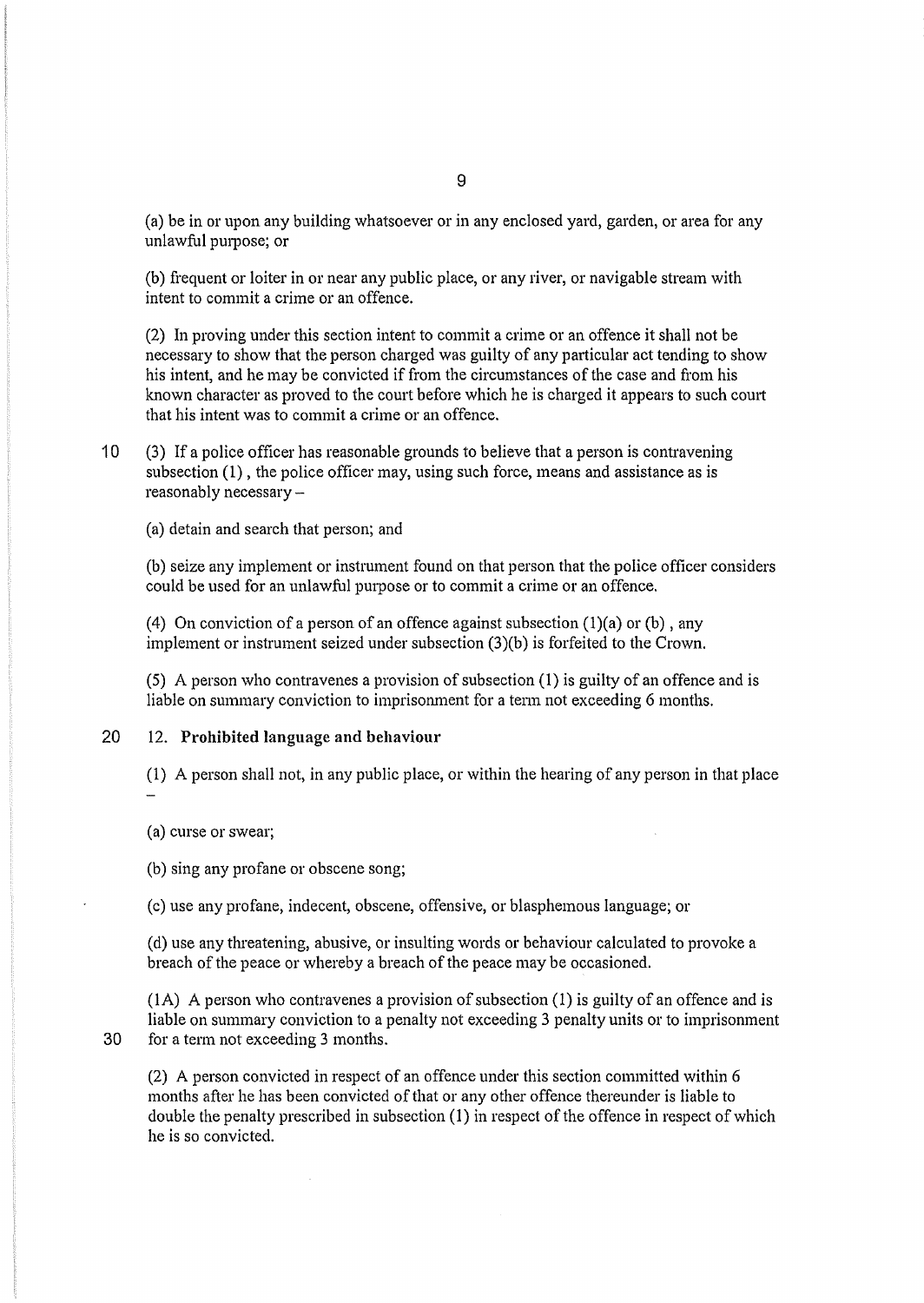#### 13. **Public annoyance**

- **(1)** A person shall not, in a public place-
- (a) behave in a violent, riotous, offensive, or indecent manner;
- (b) disturb the public peace;
- (c) engage in disorderly conduct;
- (d) jostle, insult, or annoy any person;
- (e) commit any nuisance; or
- (f) throw, let off, or set fire to any firework.

(2) A person shall not recklessly throw or discharge a missile to the danger or damage of 10 another person or to the danger or damage of the property of another person.

(2A) A person shall not, in a public place, supply liquor to a person under the age of 18 years.

(2B) A person under the age of 18 years shall not consume liquor in a public place.

(2C) A person under the age of 18 years shall not have possession or control of liquor in a public place.

(3) A person shall not wilfully disquiet or disturb any meeting, assembly, or congregation of persons assembled for religious worship.

(3AAA) If a police officer has reasonable grounds to believe that a person is contravening or has contravened subsection  $(1)(f)$  or subsection  $(2)$ , the police officer may, without 20 warrant and using such force, means and assistance as is reasonably necessary  $-$ 

(a) detain and search that person; and

(b) seize  $-$ 

(i) in relation to a contravention under subsection  $(1)(f)$ , any firework found on that person; and

(ii) in relation to a contravention of subsection (2) , any missile found on that person.

(3AAB) On conviction of a person of an offence against subsection  $(1)(f)$  or subsection  $(2)$ any firework or missile seized under subsection (3AAA)(b) is forfeited to the Crown.

(3AA) A person who contravenes a provision of subsection (1), (2), (2A), (2B), (2C) or (3) is guilty of an offence and is liable on summary conviction to  $-$ 

30 (a) a penalty not exceeding 3 penalty units or to imprisonment for a tenn not exceeding 3 months, in the case of an offence under subsection (1) or (3) ; or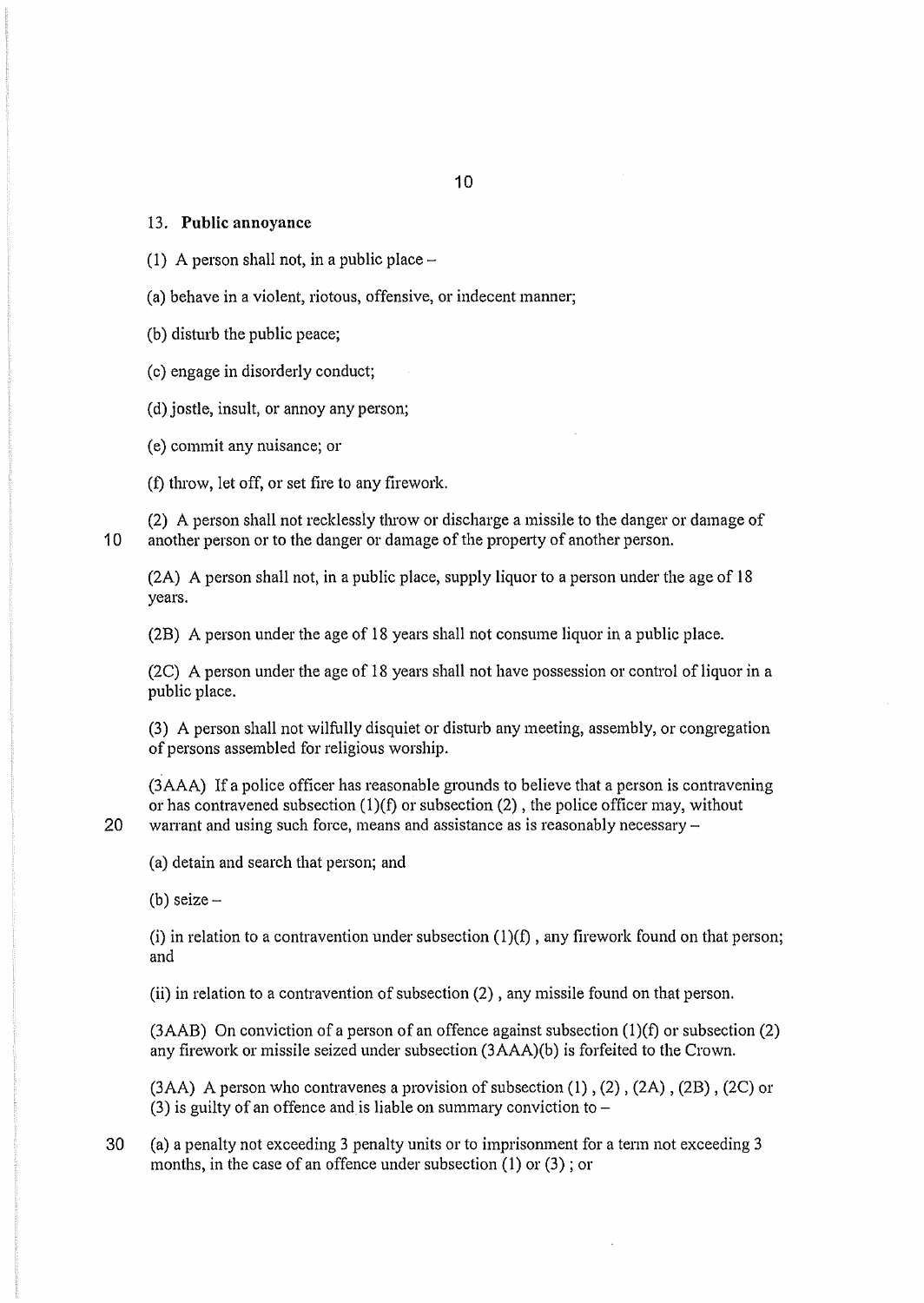(b) a penalty not exceeding 5 penalty units or to imprisonment for a term not exceeding 6 months, in the case of an offence under subsection (2) ; or

 $(c)$  a penalty not exceeding 10 penalty units or imprisonment for a term not exceeding 6 months, in the case of an offence under subsection (2A) , (2B) or (2C) .

(3A) A person convicted in respect of an offence under this section committed within 6 months after he has been convicted of that or any other offence thereunder is liable to double the penalty prescribed in respect of the offence in respect of which he is so convicted.

(3B) A police officer may seize liquor in the possession of a person the police officer 10 reasonably believes is committing an offence under subsection (1) , (2) , (2A) , (2B) , (2C) or  $(3)$ .

(3C) If a police officer has seized liquor in accordance with subsection (3B) and the person who has possession of the liquor is subsequently convicted of an offence under subsection (1), (2), (2A), (2B), (2C) or (3), the court that convicted the person may order that the liquor and its container be forfeited to the Crown.

 $(3D)$  If-

(a) a police officer has seized liquor in accordance with subsection (3B) ; and

(b) subsequent to the seizure  $-$ 

(i) no proceedings are instituted within a reasonable time for an offence under subsection 20  $(1)$ ,  $(2)$ ,  $(2A)$ ,  $(2B)$ ,  $(2C)$  or  $(3)$ ; or

(ii) proceedings are instituted for an offence under one of those subsections but no order for the forfeiture of the liquor is made-

a magistrate may order that the liquor be given to a person the magistrate is satisfied has a right to its possession but if no such order is made or sought within a reasonable time the Commissioner may dispose of the liquor in such manner as the Commissioner considers most appropriate, and shall pay any proceeds into the Consolidated Fund.

(4) A person shall not wilfully leave open any gate or slip-panel or make a gap in any fence for the purpose of permitting or causing any animal, or otherwise wilfully cause or procure any animal, to trespass.

30 ( 4A) A person who contravenes a provision of subsection ( 4) is guilty of an offence and is liable on summary conviction to a penalty not exceeding 3 penalty units.

(6) A person, being the owner or usual keeper of a stallion, bull, boar, or ram, shall not pennit the animal to be in any public place unless it is under the immediate custody or control of some competent person.

(6A) A person who contravenes subsection (6) is guilty of an offence and is liable on summary conviction to a penalty not exceeding 5 penalty units.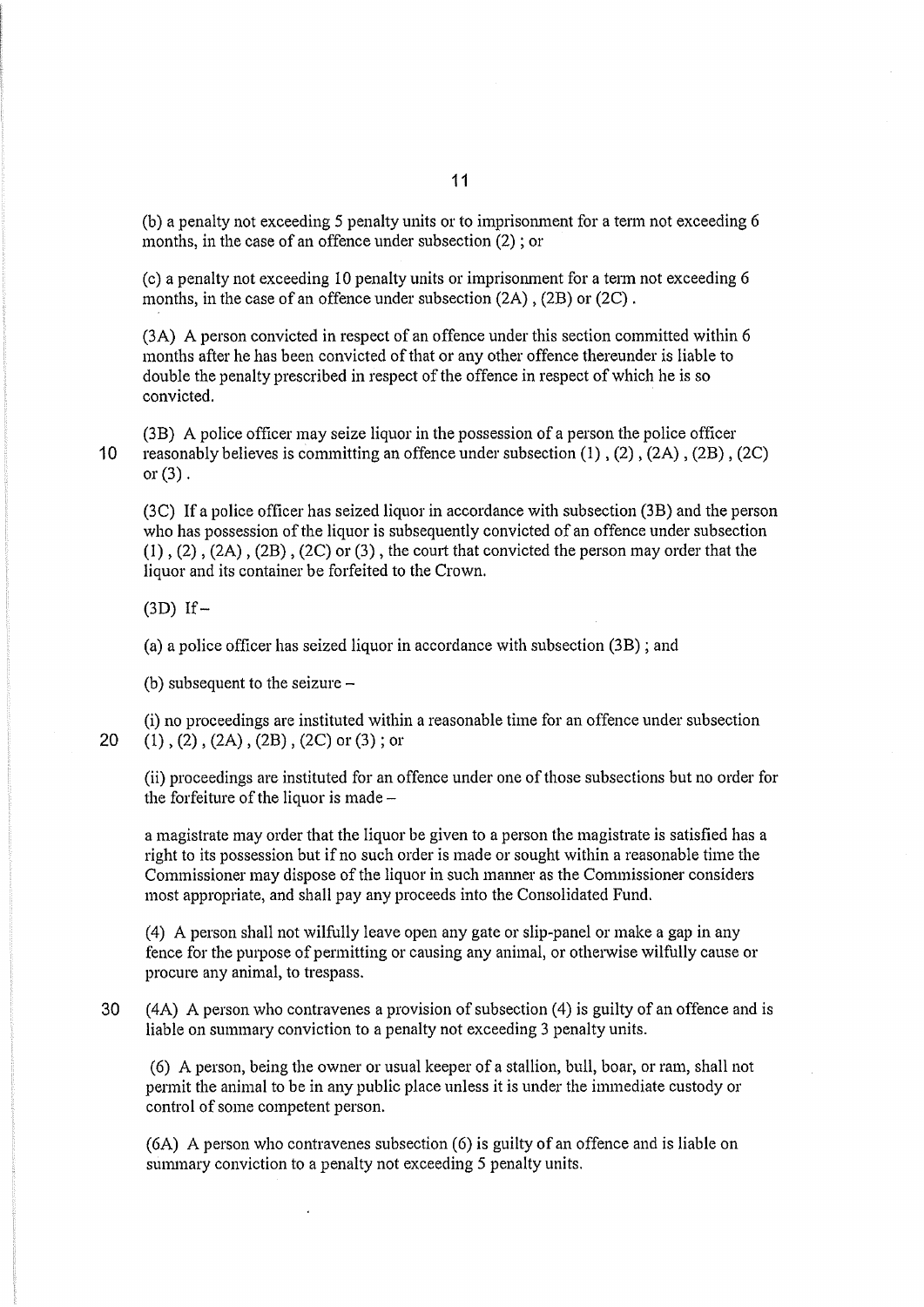(7) A person, being the owner or usual keeper of a horse, mule, hinny, ass, ox, pig, sheep, or goat, other than those mentioned in subsection (6), shall not permit the animal to graze or stray in any public place.

(7A) A person who contravenes subsection (7) is guilty of an offence and is liable on summary conviction to a penalty not exceeding I penalty unit or to a penalty not exceeding 3 penalty units for any fifth or subsequent offence within a period of 5 years.

(8) The provisions of subsection (7) do not apply in respect of a milch cow grazing in pursuance of an authority lawfully issued by the body controlling the public place where the cow is grazing; nor to an animal grazing on an unfenced road not within 2.5 kilometres 10 of a city or town.

(9) The owner or usual keeper of any animal mentioned in subsection (7) which is found straying in a public place is liable to the penalty imposed by that subsection, unless he satisfies the court that the presence of the animal therein was not due to the negligence or default of himself, his servant, or agent.

### 13A. Observation or recording in breach of privacy

(1) A person who observes or visually records another person, in circumstances where a reasonable person would expect to be afforded privacy -

(a) without the other person's consent; and

(b) when the other person-

20 (i) is in a private place; or

(ii) is engaging in a private act and the observation or visual recording is made for the purpose of observing or visually recording a private  $act$ -

is guilty of an offence.

Penalty: Fine not exceeding 50 penalty units or imprisonment for a tenn not exceeding 12 months, or both.

(2) A person who observes or visually records another person's genital or anal region, in circumstances where a reasonable person would expect to be afforded privacy in relation to that region, when the observation or visual recording is made for the purpose of observing or visually recording the other person's genital or anal region is guilty of an offence.

30 Penalty: Fine not exceeding 50 penalty units or imprisonment for a tenn not exceeding 12 months, or both.

(2A) It is a defence to proceedings for an offence against subsection (2) for the defendant to provide evidence that the observation or visual recording was carried out with the consent of the person observed or visually recorded.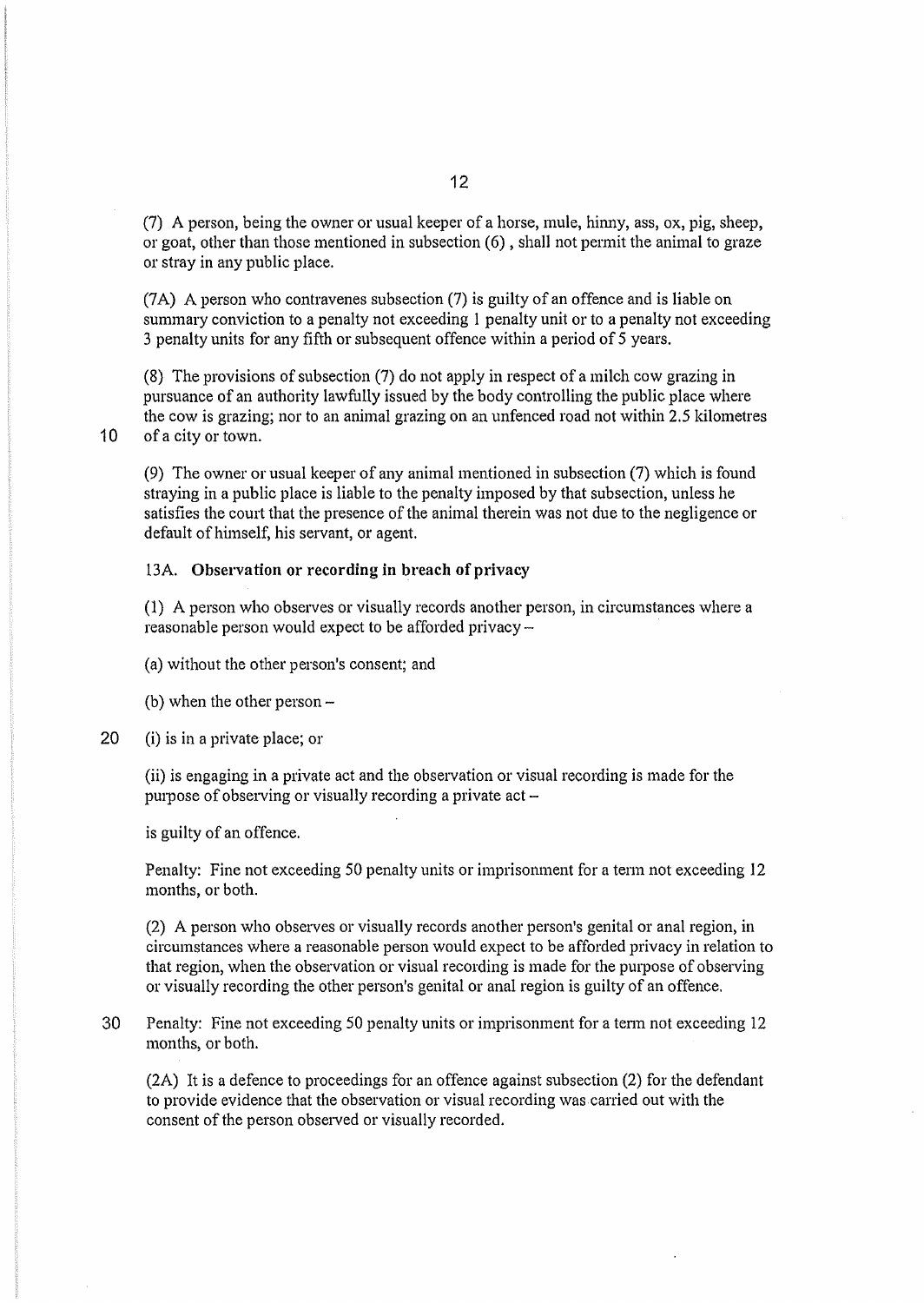(2B) If a police officer has reasonable grounds to believe that a person is contravening or has contravened subsection  $(1)$  or  $(2)$ , the police officer may, without warrant and using such force, means and assistance as is reasonably necessary -

(a) detain and search that person; and

(b) seize any visual recording, item or instrument found on that person that the police officer considers could be used for observing or visually recording contrary to subsection **(1)** or (2).

(2C) The court may, if it considers any visual recording, item or inshument that was seized under subsection (2B)(b) may have been used during the commission of an offence against 10 subsection (1) or (2), order that the visual recording, item or insttument be forfeited to the Crown.

(2D) The court may make an order under subsection (2C) whether or not the person is convicted of an offence against subsection ( 1) or (2) .

(2E) On conviction of a person of an offence against subsection  $(1)$  or  $(2)$ , any visual recording, item or instrument seized under subsection (2B)(b) is forfeited to the Crown.

(3) In subsection  $(2)$  –

genital or anal region, of a person, means the person's genital or anal region when that region is covered only by underwear or bare.

#### 14B. **Unlawful entry on land**

20 (1) A person, without reasonable or lawful excuse (proof of which lies on the person), must not enter into, or remain on, any land, building, structure, premises, aircraft, vehicle or vessel without the consent of the owner, occupier or person in charge of the land, building, structure, premises, aircraft, vehicle or vessel.

(2) A person who is convicted of an offence under this section is liable to a penalty of-

(a) a fine not exceeding 50 penalty units or imprisomnent for a tenn not exceeding 12 months, in respect of entering or remaining in a dwelling-house; or

(b) 25 penalty units or imprisonment for a term not exceeding 6 months, in respect of entering into, or remaining on, any other land, building, structure, premises, aircraft, vehicle or vessel.

30 (2A) However, if the court that convicts a person of an offence under this section is satisfied that the person  $-$ 

(a) was in possession of a firearm during the actual commission of the offence; or

(b) made any use of an aircraft, vehicle or vessel during the actual commission of the offence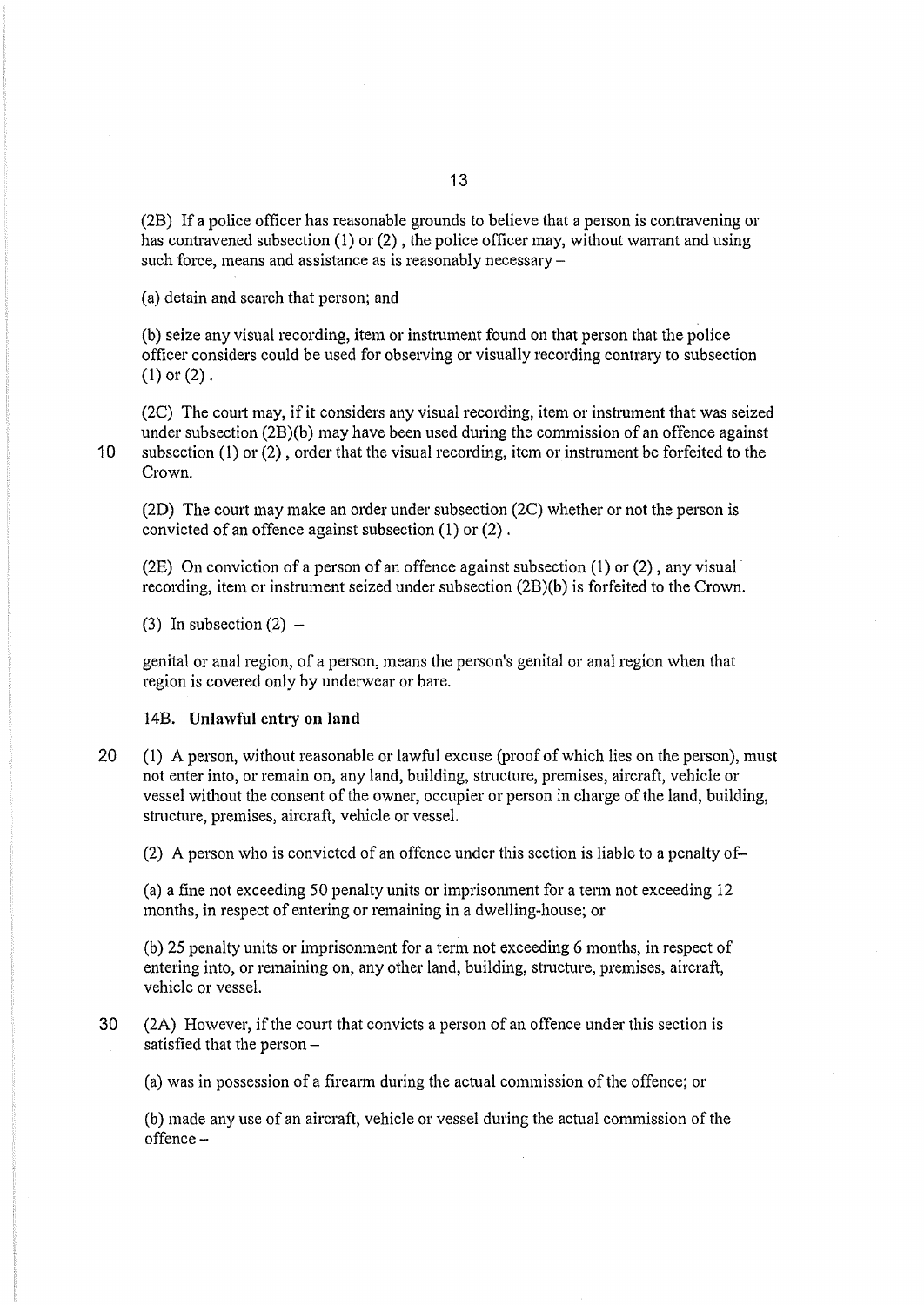the person is liable to a penalty not exceeding twice that provided for by subsection (2) .

(2B) If subsection  $(2A)(a)$  applies to the convicted person, the court may, in addition to any other penalty it may impose, do either or both of the following:

(a) order that the fireann is forfeited to the Crown;

(b) cancel all or any of the licences or permits that the convicted person may hold under the Firearms Act 1996 .

(2C) A firearm forfeited to the Crown pursuant to subsection (2B) is to be disposed of as the Commissioner detennines.

(3) Where a person is convicted of an offence under this section in respect of entering or 10 remaining in the dwelling-house of another person, the court or one of the justices may issue a warrant addressed to all police officers commanding them to enter the premises and give the possession thereof to the complainant.

(4) For the purpose of executing a warrant under subsection  $(3)$ , every police officer may, if necessary, break and enter the premises to which the warrant relates and eject the person convicted and any other person therefrom.

(5) If a police officer has reasonable grounds to believe that a person is contravening subsection  $(1)$ , the police officer may, without warrant and using such force, means and assistance as is reasonably necessary-

(a) detain and search that person; and

20 (b) seize any firearm found in the possession of that person.

(6) Section 68 applies if a firearm is seized under subsection (5) .

#### 15B. Dispersal of persons

(1) A police officer may direct a person in a public place to leave that place and not return for a specified period of not less than 4 hours if the police officer believes on reasonable grounds that the person-

(a) has committed or is likely to commit an offence; or

(b) is obstructing or is likely to obstruct the movement of pedestrians or vehicles; or

(c) is endangering or likely to endanger the safety of any other person; or

(d) has committed or is likely to commit a breach of the peace.

30 (2) A person must comply with a direction under subsection (1).

Penalty: Fine not exceeding 2 penalty units.

21 Prohibited behaviour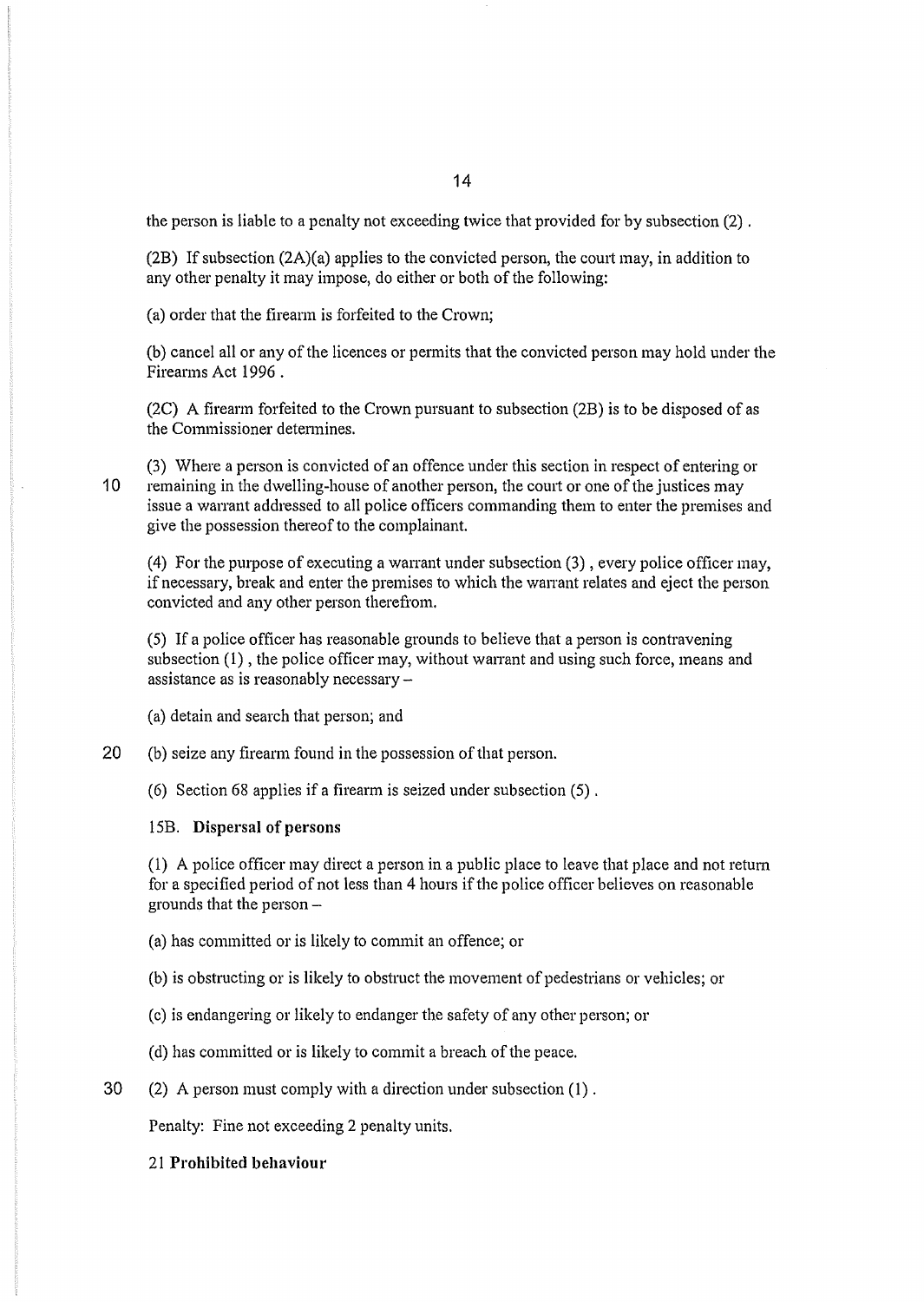A person must not, wilfully and without reasonable excuse, do any act or behave in a manner that a reasonable person is likely to find indecent or offensive in all the circumstances, if that person knew or should have known that his or her conduct was being, or may have been, viewed by another person.

Penalty: Fine not exceeding 50 penalty units or imprisonment for a tenn not exceeding 12 months, or both.

#### 37. **Offences relating to property**

 $(1)$  A person shall not unlawfully destroy or injure any property.

(2) A person shall not unlawfully and maliciously kill, maim, or wound any animal the **10** property of any other person.

(2A) A person who contravenes subsection ( **1)** or (2) is guilty of an offence and is liable on summary conviction to a penalty not exceeding I 0 penalty units or to imprisonment for a term not exceeding 12 months.

(3) A person shall not unlawfully remove, displace, deface, obliterate, or conceal any  $-$ 

- (a) boundary mark;
- (b) beacon;
- (c) survey mark;
- (d) mark used in setting out any work;
- (e) milestone or kilometre post;

## 20 (f) sign post; or

 $(g)$  notice –

set up or posted by or on behalf of a public authority.

(3A) A person who contravenes a provision of subsection (3) is guilty of an offence and is liable on summary conviction to a penalty not exceeding 2 penalty units.

( 4A) A person must not unlawfully damage or interfere with any work of a council or any material used or provided for that work.

(5) A person who contravenes subsection ( 4A) is guilty of an offence and is liable on summary conviction to a penalty not exceeding one penalty unit.

(6) A complaint made for the purposes of the Justices Act 1959 in relation to an offence 30 against subsection (2A) in relation to subsection (1) is to be made within 12 months after the date of the offence.

## 49AB. **Public street permits**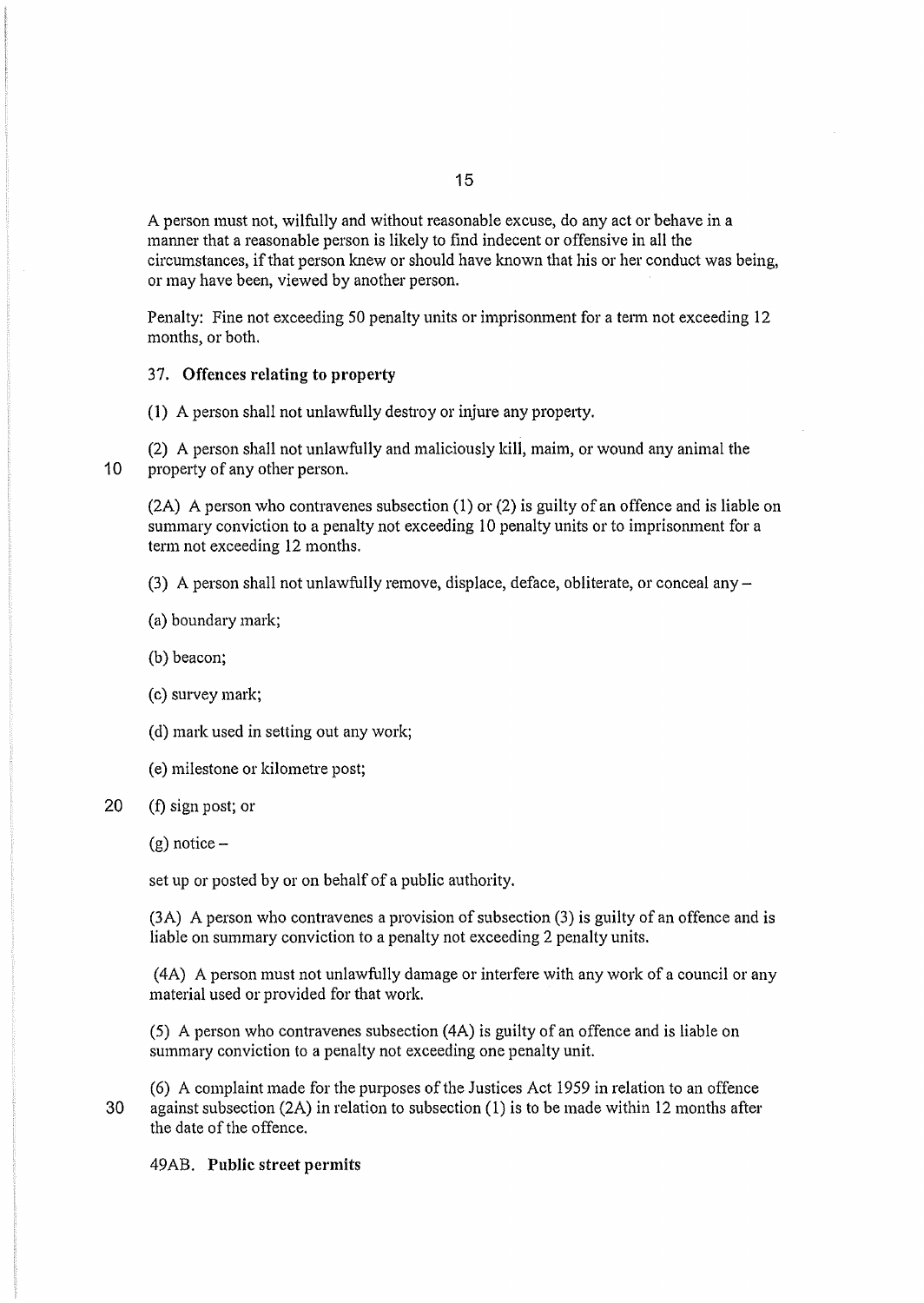(1) A person must not organise or conduct any of the following activities without a pennit if it is to be held, wholly or partly, on a public street:

(a) a demonstration;

(b) a fundraising drive;

(c) a procession;

(d) a road cycle race;

(e) a road cycle event.

Penalty: Fine not exceeding 10 penalty units.

(2) A pennit for this section may be issued by a senior police officer and any person may 10 apply in writing for such a permit.

(3) In the case of fundraising-

(a) a pennit may only be issued to or in respect of an organisation that is pennitted under section 5 of the Collections for Charities Act 2001 to solicit funds or contributions for a charitable purpose; and

(b) the number of fundraising days authorised by permit in any one city or town in any one year is not to exceed, in aggregate, 45 or, if another number of days is prescribed, the prescribed number.

(4) In determining whether or not to grant an application for a permit, a senior police officer may consider-

20 (a) the safety and convenience of the public; and

(b) the arrangements made for the safety and convenience of participants in the proposed activity; and

(c) such other considerations as appear relevant having regard to the time and nature of the proposed activity and its location or, if applicable, its route.

 $(5)$  A permit -

(a) is to be in such form as the senior police officer issuing it determines; and

(b) may be made subject to such conditions as that officer considers necessary or expedient for the safety and convenience of participants and the public, including, if applicable, conditions about public notification, compliance with police directions, marshals and escort 30 vehicles; and

(c) may be made subject to a condition that the organisers of the activity enter into a policy of insurance regarding any deaths, personal injuries or propetty damage that may arise from the activity; and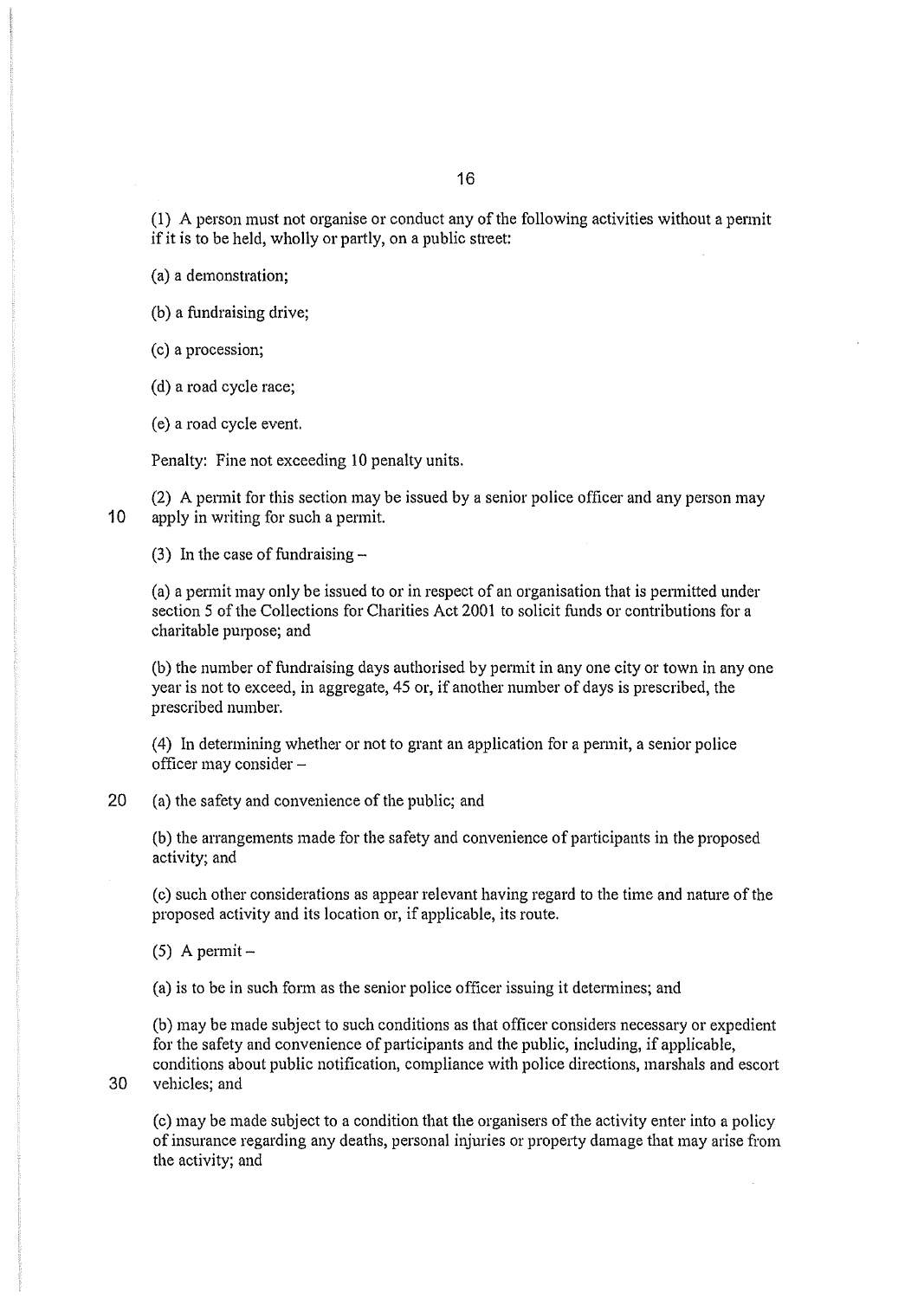(d) must specify the name of the pennit holder and the name, or a description, of the activity for which it is issued; and

(e) must specify the location or, if applicable, route of the activity for which it is issued and the date, dates or period when that activity will be held.

(6) A petmit for a road cycle race may, if the issuing senior police officer considers it necessary or expedient to do so, provide that any escort vehicle preceding, accompanying or following the race may, or must, display a flashing yellow light.

(7) A permit may be surrendered but is not capable of being amended, renewed or transferred.

10 (8) The holder of a permit must  $-$ 

(a) comply with its conditions; and

(b) immediately produce it to any police officer who demands to see it.

Penalty: Fine not exceeding 10 penalty units.

### LISTENING DEVICES ACT 1991

# PART 2 - Offences Relating to Listening Devices Prohibition on use of listening devices

Section 5

(1) A person shall not use, or cause or permit to be used, a listening device-

(a) to record or listen to a private conversation to which the person is not a patty; or

20 (b) to record a private conversation to which the person is a patty.

(2) Subsection (1) does not apply to  $-$ 

(a) the use of a listening device pursuant to a warrant granted under Patt 4; or

(b) the use of a listening device pursuant to an authority granted by or under the Telecommunications (Interception) Act 1979 of the Commonwealth or any other law of the Commonwealth; or

(ba) the use of a surveillance device pursuant to an authority granted by or under the Police Powers (Surveillance Devices) Act 2006 or by or under a corresponding law as defined in section 3 of that Act; or

(c) the use of a listening device to obtain evidence or information in connection with  $-$ 

30 (i) an imminent threat of serious violence to persons or of substantial damage to property; or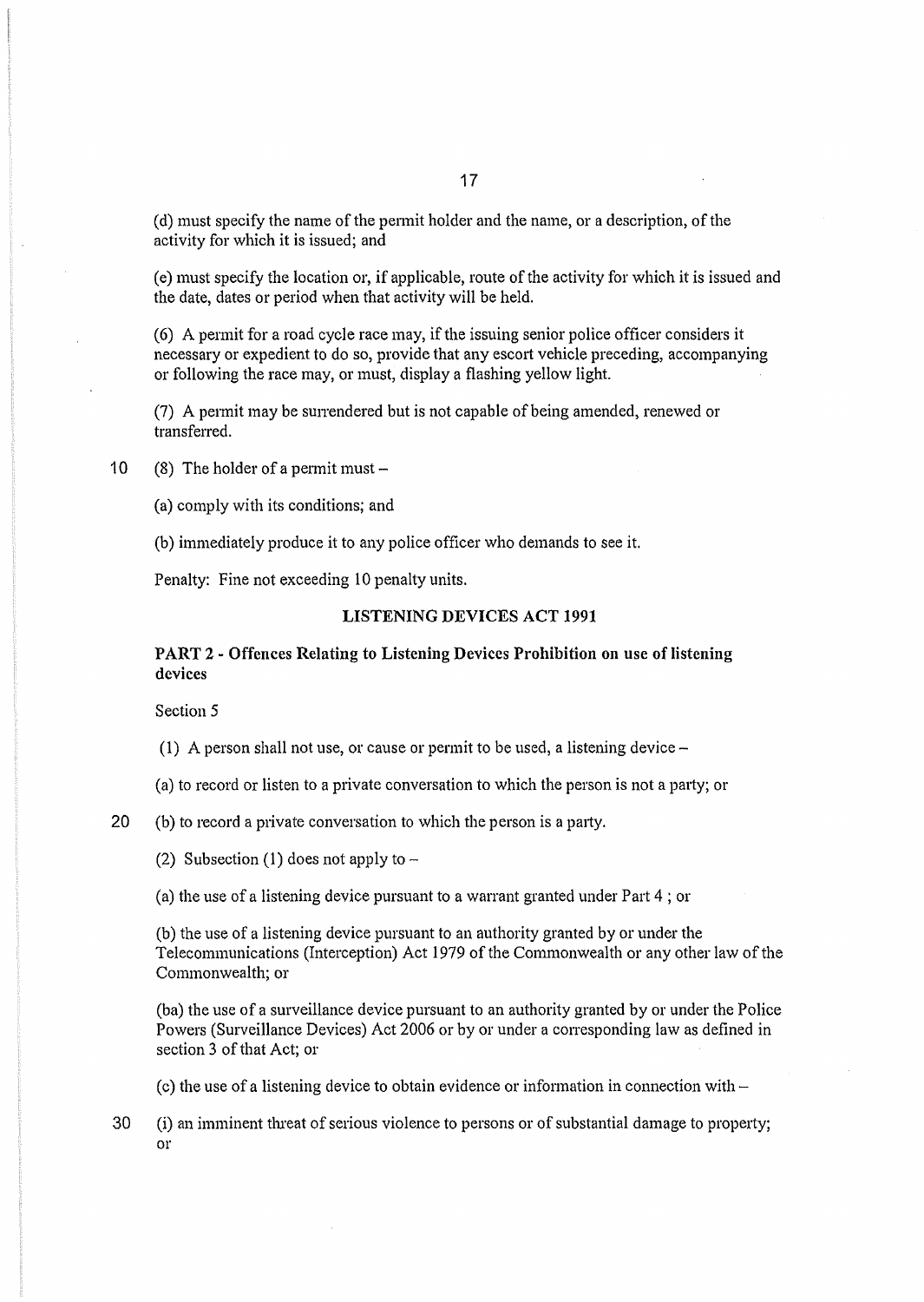(ii) a serious narcotics offence  $-$ 

if the person using the listening device believes on reasonable grounds that it was necessary to use the device immediately to obtain that evidence or information; or

(d) the unintentional hearing of a private conversation by means of a listening device; or

(e) the use of a listening device for the recording of an interview between a police officer and a person suspected by a police officer of having committed an offence against any Act.

(2A) For the purposes of subsection (2)(e), police officer includes a person appointed by or under an Australian law whose functions include the prevention or investigation of offences.

10 (3) Subsection 1 (b) does not apply to the use of a listening device by a party to a private conversation if  $-$ 

(a) all of the principal pmties to the conversation consent, expressly or impliedly, to the listening device being so used; or

(b) a principal party to the conversation consents to the listening device being so used and  $-$ 

(i) the recording of the conversation is reasonably necessary for the protection of the lawful interests of that principal patty; or

(ii) the recording of the conversation is not made for the purpose of communicating or publishing the conversation, or a report of the conversation, to persons who are not patties to the conversation.

20 (4) Where a listening device is used in the circumstances referred to in subsection  $(2)$  (c) and its use would, but for subsection (2) (c), be contrary to this section, the person who used the device shall, within 3 days after first using the device, furnish a report to the Chief Magistrate containing particulars of the circumstances in which the device is being, or was, used.

(5) If, on receipt of a report referred to in subsection  $(4)$ , the Chief Magistrate is not satisfied that the use of the listening device was justified under subsection (2) (c) , the Chief Magistrate shall order that the use of the device immediately cease.

 $(6)$  Where the Chief Magistrate has ordered that the use of a listening device cease, a person shall not use the listening device after such an order is made unless it is used 30 pursuant to a warrant granted under Part 4 .

(7) If, on receipt of a report referred to in subsection  $(4)$ , the Chief Magistrate is satisfied that the use of the listening device was justified under subsection  $(2)$  (c), the Chief Magistrate shall so notify the person using the device and that person shall, within one month after the device ceases to be used, fumish a report in writing to the Chief Magistrate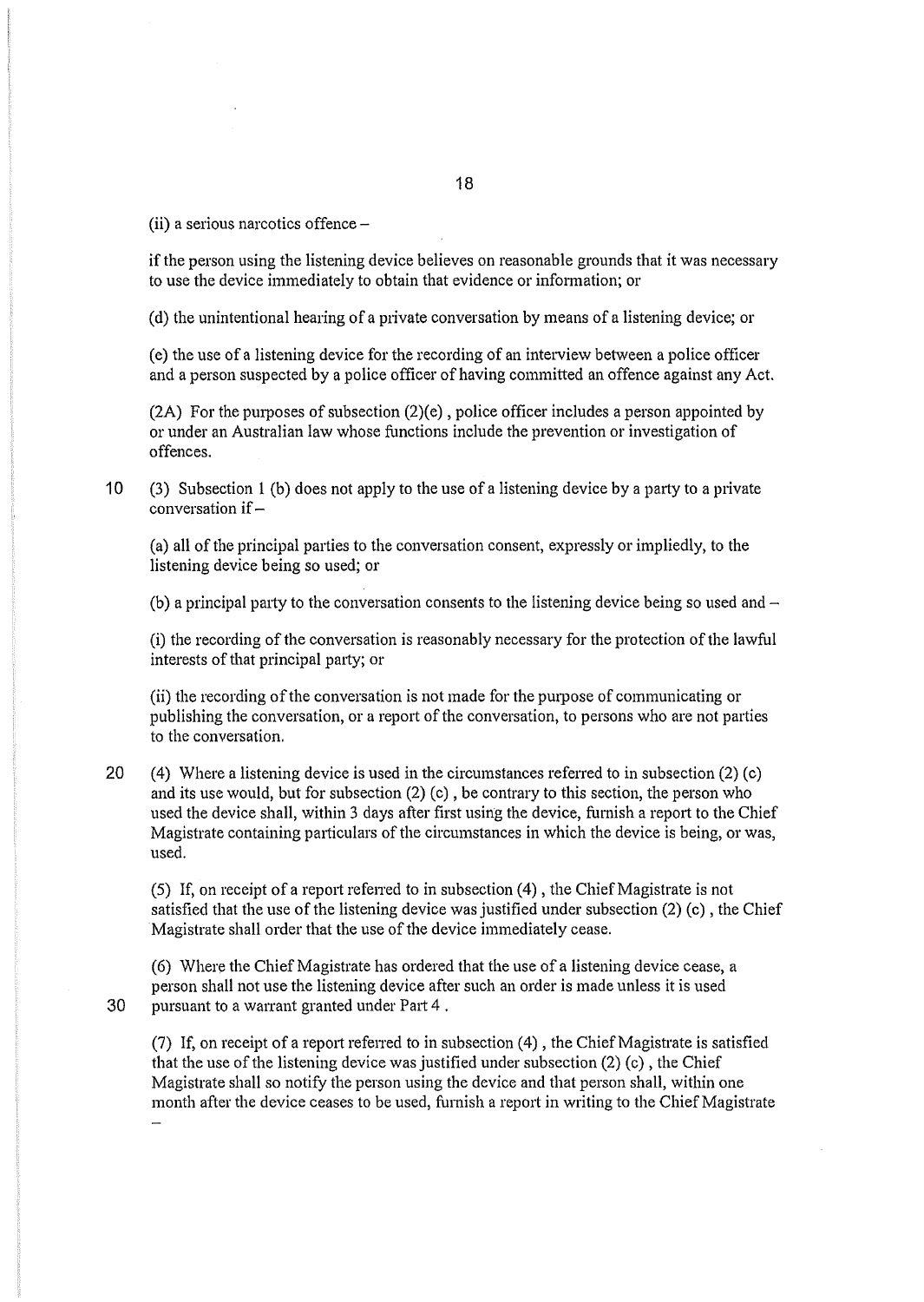(a) specifying the name, if known, of any person whose private conversation was recorded or listened to by the use of the device; and

(b) specifying the period during which the device was used; and

 $\label{eq:2.1} \frac{1}{\sqrt{2}}\int_{\mathbb{R}^3}\frac{1}{\sqrt{2}}\left(\frac{1}{\sqrt{2}}\right)^2\left(\frac{1}{\sqrt{2}}\right)^2\left(\frac{1}{\sqrt{2}}\right)^2\left(\frac{1}{\sqrt{2}}\right)^2\left(\frac{1}{\sqrt{2}}\right)^2.$ 

 $\bar{1}$ 

(c) containing particulars of any premises on which the device was installed or any place at which the device was used; and

(d) containing particulars of the general use made or to be made of any evidence or information obtained by the use of the device.

10

 $\bar{z}$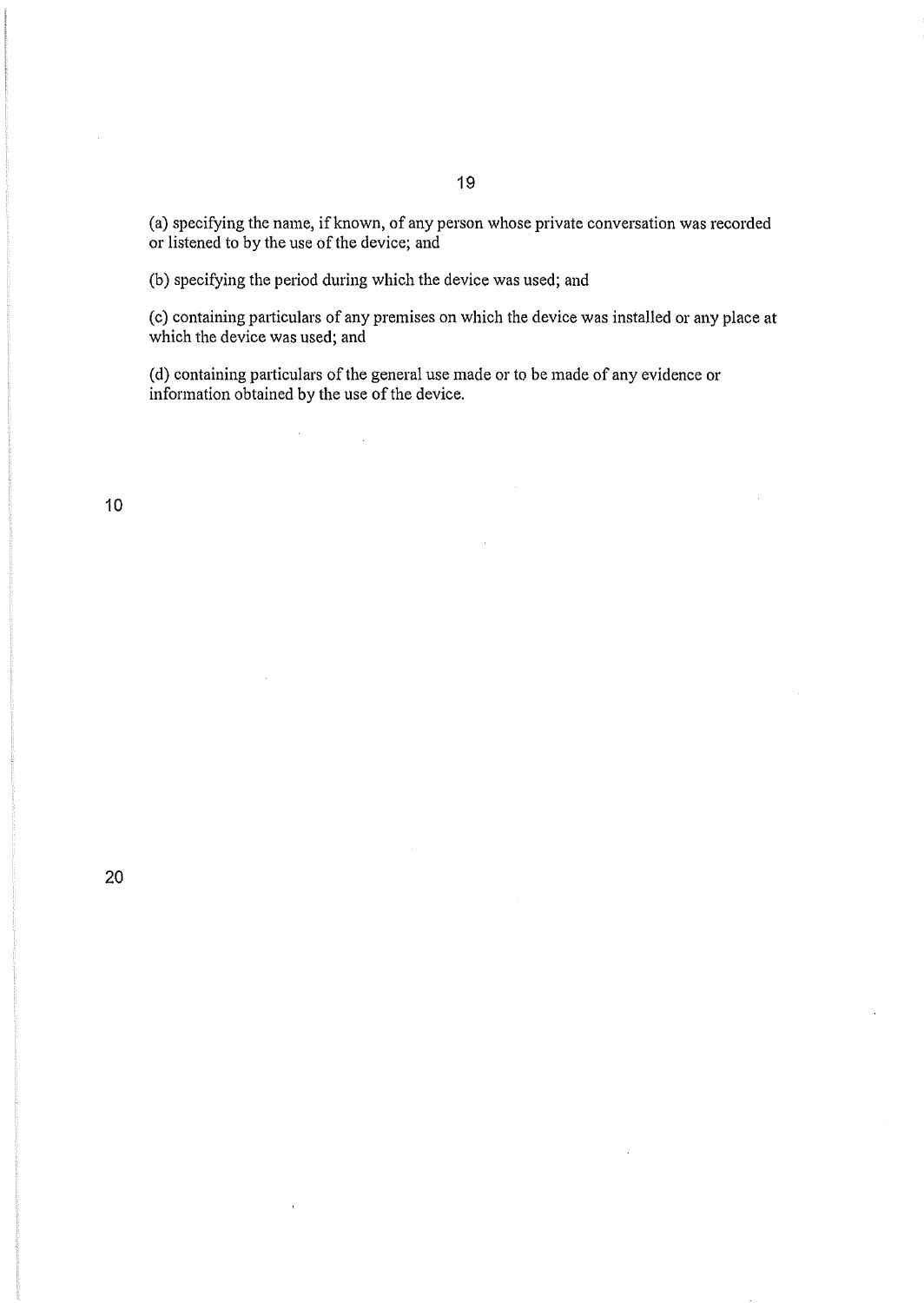# ANNEXURE B- HOBART CITY COUNCIL BY-LAWS AND REFERENCES TO OTHER BY- LAWS

## PUBLIC SPACES LOCAL LAW NO 4 OF 2018

## Occupation of Public Spaces

6. A person must not occupy a public space unless they have a been issued with a pennit to do so.

#### Display of Items

- 21. A person must not ... distribute any ... handbill ... in a public space except:
- (c) if the person has obtained a pennit to do so.

### 10 Noisy activities

- 69. A person must not in a public space:
- (a) deliver any address or speak to an assembly of people;
- (b) play any musical instrument or sing;
- (c) play or reproduce any music or sound so that it is able to be heard outside a parked vehicle; pr
- (d) conduct any amusement or entettainment for financial reward;

Except if the person has first obtained a permit.

Penalty: 2 penalty units.

## 20 Meetings

70. A person must not conduct, take part or attend a meeting in or on a public space unless the General Manager has issued a permit authorising the meeting.

Penalty: 2 penalty units.

#### Salamanca Market By-Law

#### Meetings

21. A person must not conduct or take an active part in a meeting in the market area, except in yjay part of the market area known as "speaker corner", unless that person has first obtained the written authority of the General Manager.

30 Penalty: 1 penalty units.

Certain activities may be requested to cease